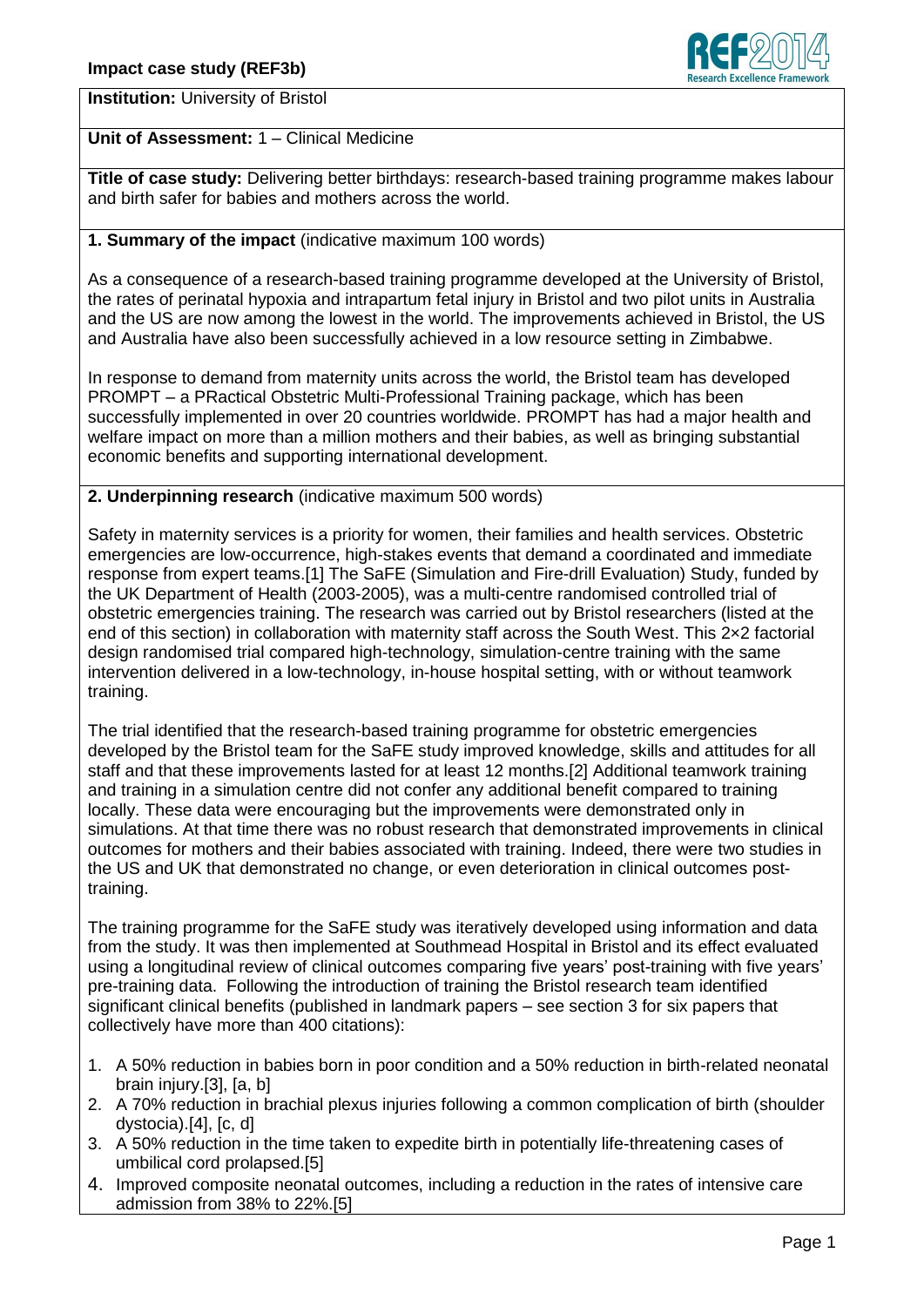# **Impact case study (REF3b)**



Further analysis of the simulated team performances recorded in the SaFE study has identified important lessons for team working.[6] Mixed qualitative and quantitative methods of analysis were employed by D. Siassakos from Bristol in collaboration with researchers from the Department of Linguistics and Social Studies at the University of the West of England (K. Bristowe and J. Angouri) and the Speech and Language Research Unit at Frenchay Hospital, Bristol (H. Hambly).

This research has provided an in-depth understanding of the characteristics of effective teams, translating them into simple, teachable behaviours and identifying suitable training methods.[6] These findings are relevant for all healthcare teams, not just those providing maternity services.

The training programme was further developed and made exportable to meet a rising demand. The programme is called PRactical Obstetric Multi-Professional Training (PROMPT) – www.promptmaternity.org.

### **Positions of key researchers at the University of Bristol**

- T. Draycott: Honorary Senior Clinical Lecturer (2003-date)
- R. Fox: Honorary Senior Lecturer (2000-date)
- J. Crofts: Postgraduate Research Student (2003-2009); Honorary Clinical Lecturer (2009- 2010); Clinical Lecturer in Obstetrics (2010-date)
- V. Akande: Honorary Senior Clinical Lecturer (2004-date)
- D. Siassakos: Honorary Clinical Lecturer (2008-2010); NIHR Academic Clinical Lecturer in Obstetrics (2011-date)

**3. References to the research** (indicative maximum of six references)

- [1] Siassakos, D., et al., *The active components of effective training in obstetric emergencies.*  British Journal of Obstetrics & Gynaecology, 2009, **116**(8), 1028-1032. PMID: 19438497
- [2] Crofts, J.F., et al., *Training for shoulder dystocia: a trial of simulation using low-fidelity and high-fidelity mannequins.* Obstetrics & Gynecology, 2006. **108**(6), 1477-1485. PMID: 17138783
- [3] Draycott, T., et al., *Does training in obstetric emergencies improve neonatal outcome?* British Journal of Obstetrics & Gynaecology, 2006. **113**(2), 177-182. PMID: 16411995
- [4] Draycott, T.J., et al., *Improving neonatal outcome through practical shoulder dystocia training.*  Obstetrics & Gynecology, 2008. **112**(1), 14-20. PMID: 18591302
- [5] Siassakos, D., et al., *Retrospective cohort study of diagnosis-delivery interval with umbilical cord prolapse: the effect of team training.* British Journal of Obstetrics & Gynaecology, 2009. **116**(8), 1089-1096. PMID: 19438496
- [6] Siassakos, D., et al., *Clinical efficiency in a simulated emergency and relationship to team behaviours: a multisite cross-sectional study* British Journal of Obstetrics & Gynaecology, 2011. **118**(5), 596-607. PMID: 21291509

#### **4. Details of the impact** (indicative maximum 750 words)

### **Impacts on health and welfare**

The PROMPT programme has improved outcomes in other units across the world as well as the UK. For example, a pilot of PROMPT in the state of Victoria in Australia demonstrated a reduction in low Apgar scores as well as fewer babies born with signs of hypoxia.[e] The Royal Australian and New Zealand College of Obstetricians and Gynaecologists (RANZCOG) is now rolling out the training programme to all obstetric units in those two countries.[f]. These improvements have been matched in the other pilot site, Kansas University Medical Center in the US.

Since the introduction of PROMPT in 2008, there has been a 50% reduction in infants born with hypoxia, a drop of over 90% in infants born with a permanent brachial plexus injury and a decrease in the caesarean section rate from 32% to 24%.

A stepped wedge design study has now been funded by the Scottish government to roll out the training across all the obstetric units in Scotland with a parallel process evaluation.[g]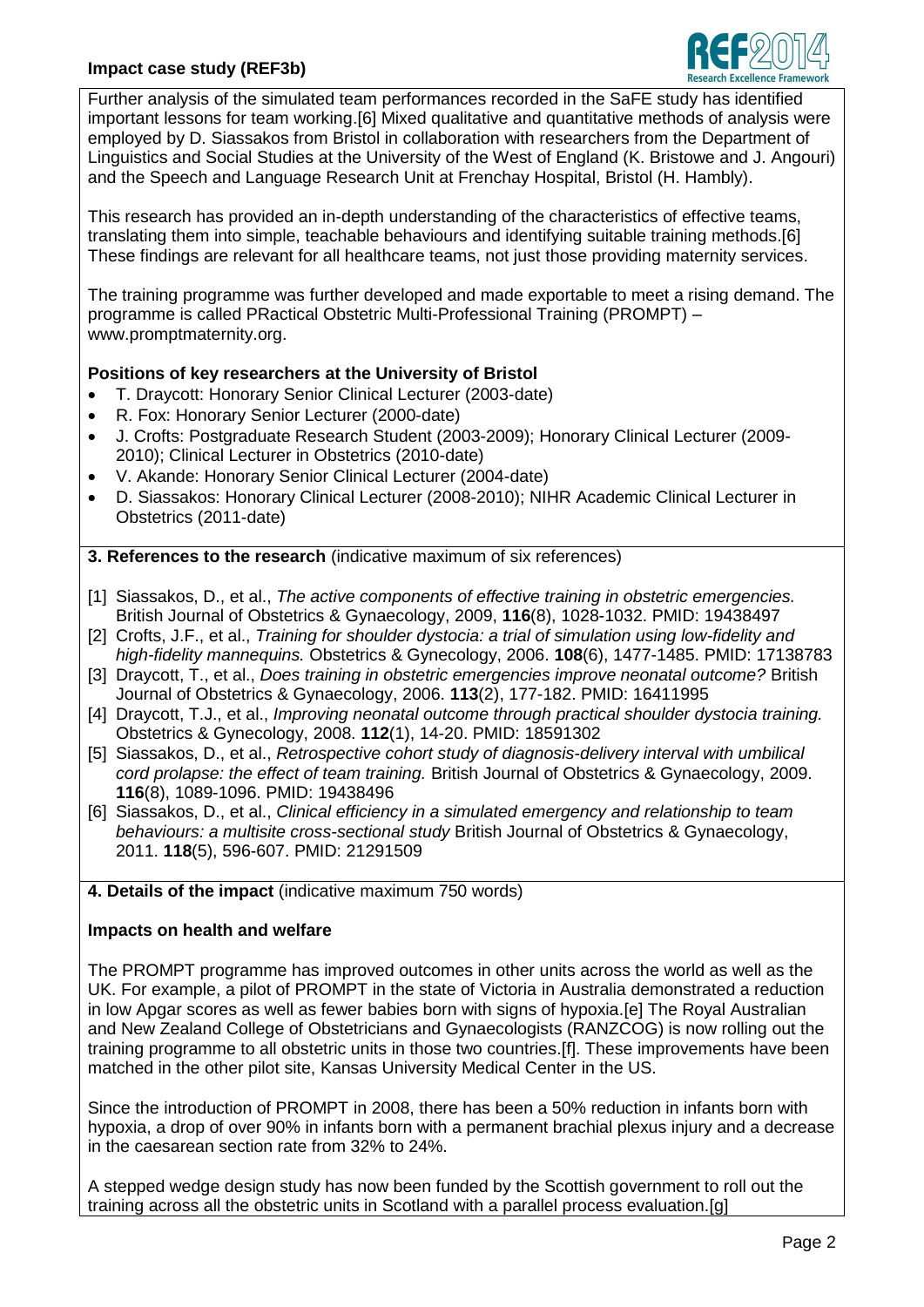

### **Commercial impact**

PROMPT is now being used in 85% of maternity units in the UK, and also in many other countries around the world including Australia, New Zealand, Hong Kong, China, the US, Egypt, Mongolia and Singapore. Once trained, individual units, institutions and countries purchase a licence to roll out PROMPT training, to ensure that quality and intellectual property rights are maintained.

The first edition of the PROMPT course manual was the biggest-selling text ever published by the Royal College of Obstetricians and Gynaecologists (RCOG) Press, with over 15,000 copies sold worldwide. The recently-published second edition is also listed as the fastest-selling book ever published by the RCOG Press. The manuals are now published by Cambridge University Press and there are region specific versions for the US, China, Australia and New Zealand. Versions for India and the Gulf states are being developed.

Furthermore, research at the University of Bristol has enabled collaboration with industry to design innovative training products – for example, the PROMPT Birthing Mannequin (Limbs & Things), the world's best-selling birth simulator, with more than 5,000 units sold at over £3,000 each. The University is also the main clinical developer of the SimMOM full-body Simulator with Laerdal Medical.

#### **Impacts on practitioners and services**

The University of Bristol team's research on defining the effective components of obstetric emergencies training has directly informed guidance on staff training nationally and internationally. The RCOG has commissioned members of the research team to write three national guidelines for the management of shoulder dystocia, cord prolapse and stillbirth.[d] Finally, both the RCOG and the NHS Litigation Authority have also used Bristol data to recommend annual, multi-professional skills training (PROMPT) for all maternity staff nationally.

PROMPT training has transformed the way that healthcare professionals are trained worldwide, improving the implementation of best practice and outcomes for mothers and babies.

The NHS Litigation Authority has specifically recommended PROMPT training in its most recent report ('Ten Years of Maternity Claims' – Oct 2012). The RCOG has also updated its training curriculum to include attendance at a local PROMPT course as an essential competency for obstetric trainees.

#### **Impacts on the economy**

The University of Bristol's multi-professional obstetric-emergencies training package has been associated with savings in litigation costs as a result of improved outcomes: comparing five years' pre- and ten years' post-training data, there has been a 91% reduction in mean annual payouts by the NHS Litigation Authority for Southmead Hospital (pre-training £2,998,587 per annum to £256,820 per annum post-training). The US and Australian pilots have demonstrated similar reductions in claims costs.

The team could therefore potentially save the NHS £42 million a year in preventable maternity damages in its network area and at least £280 million a year across England if all units achieved the same results as Southmead.

#### **Impacts on international development**

PROMPT is a low-resource training intervention ideal for supporting clinical improvements and staff development in resource-poor settings. In partnership with diaspora from Zimbabwe, and with the support of the Department for International Development and the Tropical Health Education Trust, a pilot project to roll out PROMPT training was set up in the second-largest maternity unit in Zimbabwe. Since the introduction of PROMPT in early 2011, local trainers have trained over 130